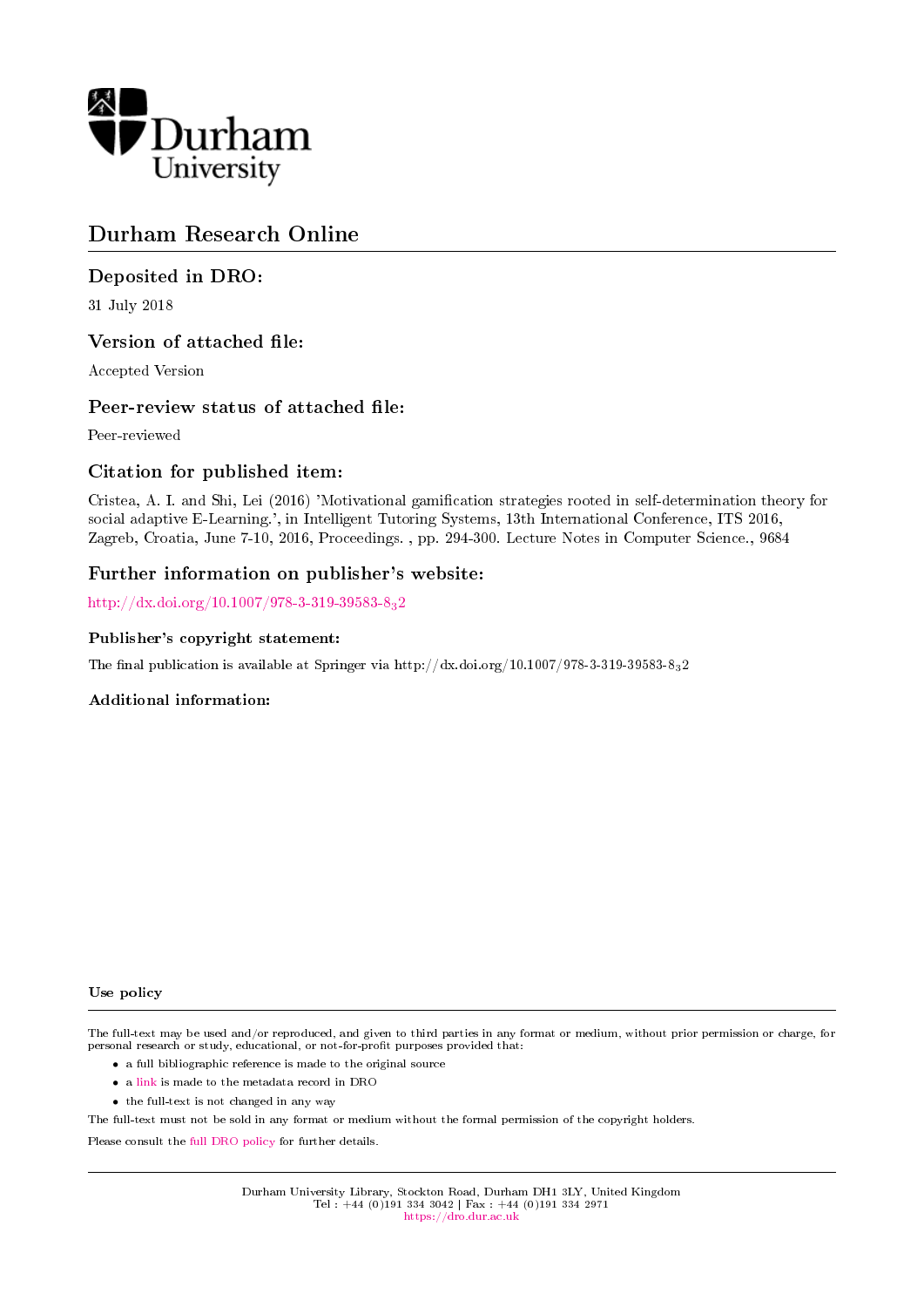

### **Original citation:**

Cristea, Alexandra I. and Shi, Lei (Researcher in Computer Science) (2016) Motivational gamification strategies rooted in self-determination theory for social adaptive E-Learning. In: Intelligent Tutoring Systems (ITS) 2016 , Zagreb, Croatia., 6-10 Jun 2016. Published in: Lecture Notes in Computer Science, 9684 pp. 294-300.

### **Permanent WRAP URL:**

<http://wrap.warwick.ac.uk/78606>

### **Copyright and reuse:**

The Warwick Research Archive Portal (WRAP) makes this work by researchers of the University of Warwick available open access under the following conditions. Copyright © and all moral rights to the version of the paper presented here belong to the individual author(s) and/or other copyright owners. To the extent reasonable and practicable the material made available in WRAP has been checked for eligibility before being made available.

Copies of full items can be used for personal research or study, educational, or not-for profit purposes without prior permission or charge. Provided that the authors, title and full bibliographic details are credited, a hyperlink and/or URL is given for the original metadata page and the content is not changed in any way.

## **Publisher's statement:**

"The final publication is available at Springer via [http://dx.doi.org/10.1007/978-3-319-](http://dx.doi.org/10.1007/978-3-319-39583-8_32) [39583-8\\_32](http://dx.doi.org/10.1007/978-3-319-39583-8_32)

## **A note on versions:**

The version presented here may differ from the published version or, version of record, if you wish to cite this item you are advised to consult the publisher's version. Please see the 'permanent WRAP url' above for details on accessing the published version and note that access may require a subscription.

For more information, please contact the WRAP Team at[: wrap@warwick.ac.uk](mailto:wrap@warwick.ac.uk)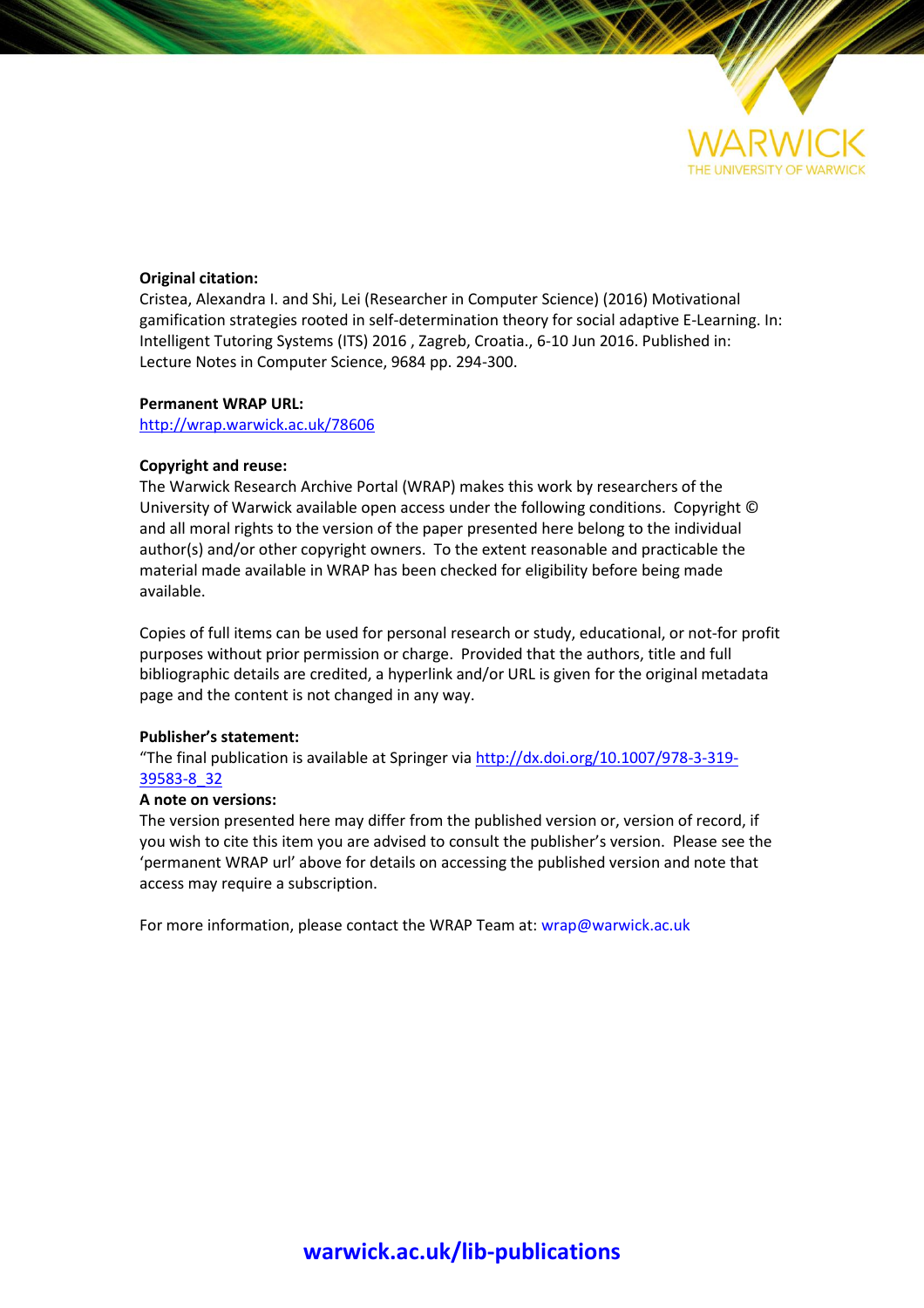## **Motivational Gamification Strategies Rooted in Self-Determination Theory for Social Adaptive E-Learning**

Lei Shi and Alexandra I. Cristea

The University of Warwick, Coventry, CV4 7AL, UK {Lei.Shi, A.I.Cristea}@warwick.ac.uk

**Abstract.** This study uses gamification as the carrier of understanding the motivational benefits of applying the Self-Determination Theory (SDT) in social adaptive e-learning, by proposing *motivational gamification strategies* rooted in SDT, as well as developing and testing these strategies. Results show high perceived motivation amongst the students, and identify a high usability of the implementation, which supports the applicability of the proposed approach.

## **1 Introduction**

Social adaptive e-learning proposes that besides receiving personalised content, creating content and interacting with peers can also motivate learning activities. Apart from modeling students themselves, e.g., via knowledge level and preference, social adaptive e-learning also models *their relations*. The social dimension allows for new personalised recommendations, such as which groups to join, or which peers to talk to, and thus mitigates the isolation between students.

 Gamification describes an efficient way of utilizing game design elements to motivate learning activities [6]. It is another area that potentially provides motivational benefits in e-learning. As gamification and social e-learning have various common mechanics, such as collaboration, discovery and achievement [12], their combination may have greater impacts. Some studies showed benefits brought by this combination [13], but very few apply these features based on *solid theoretical fundaments*, with outcomes evaluated against these theoretical concepts. This study addresses this gap by exploring how to approach gamification in social adaptive e-learning *in a systematic way*, based on the theoretical underpinning of the Self-Determination Theory (SDT) [7]. In particular, we propose *motivational gamification strategies* rooted in SDT, for a high level of perceived motivation amongst students.

### **2 Related Work**

*Social Adaptive E-Learning*: Learning is known as an intrinsically social endeavour [8], and the social facets of learning are described by a variety of theoretical frameworks [18]. The social learning theory postulates that learning is a cognitive process, which can occur through observation and imitation in a social context, and can be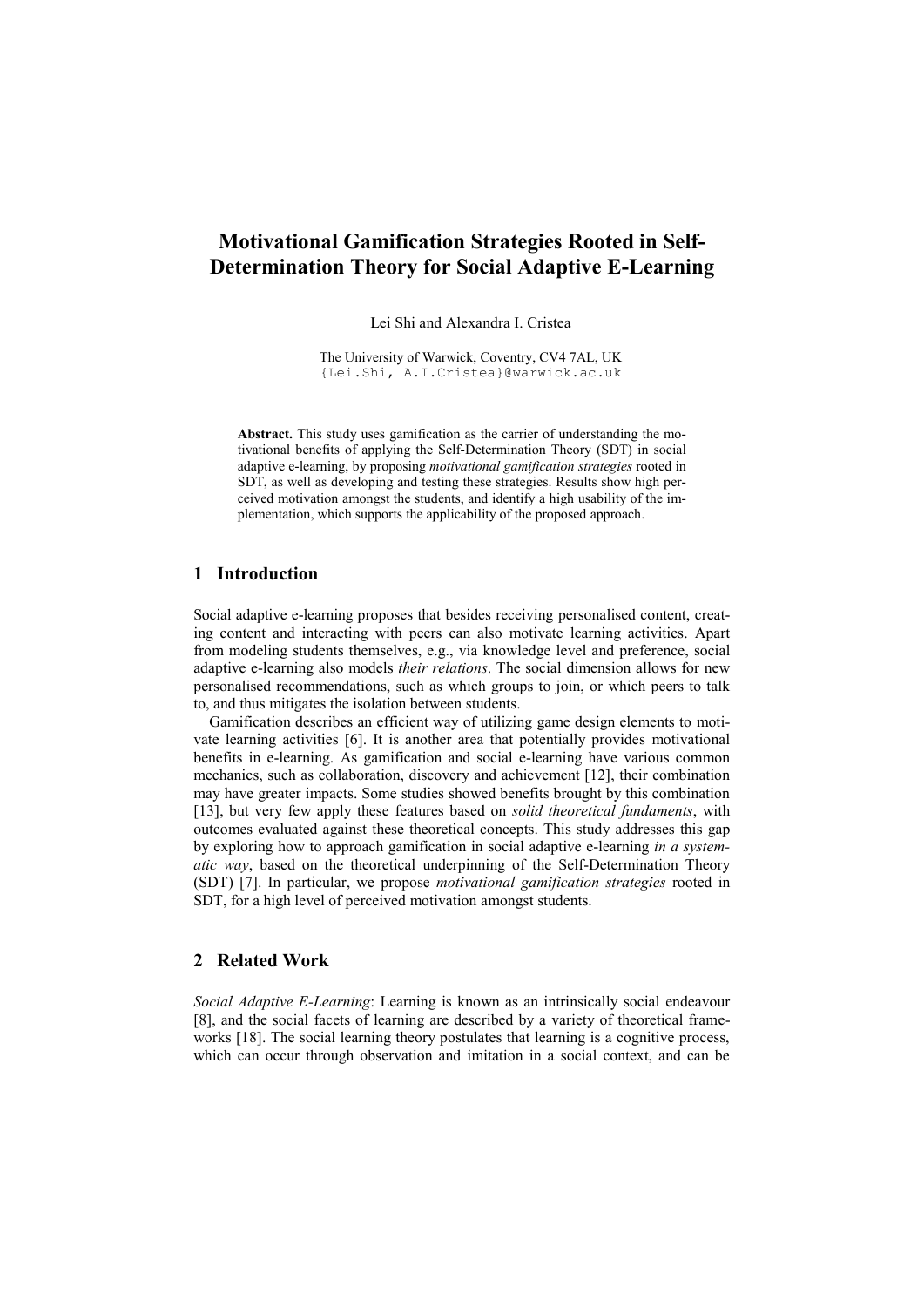influenced by intrinsic reinforcement, as a form of internal rewards, such as satisfaction and a sense of accomplishment [2]. Social techniques become increasingly popular in e-learning. They can attract students to interact with peers, and generate trails for peers to follow. Not only can they promote students to participate in various learning activities, but they can also motivate students to create learning content. This study establishes a clear connection to motivational triggers via *grounding in motivational theories* and evaluation of motivational effects.

*Self-Determination Theory (SDT)*: Successful social e-learning requires mechanisms to assist students in directing their own learning and having a high level of motivation to participate in meaningful interactions [10]. In e-learning, motivation initiates and maintains goal-oriented behaviours, to effectively achieve learning goals [1]. This allows students to take a self-motivating role of participating in determining their own learning paths, yet requiring support for a self-determined approach. SDT is widely and is one of the only motivational theories that focuses on the degree to which individual behaviours are self-determined and self-motivated [7], by proffering that individuals become increasingly more self-determined and self-motivated when three basic innate needs are fulfilled: 1) **Autonomy**: a sense of internal assent of one's own behaviours; 2) **Competence**: controlling the outcome and experience mastery; and 3) **Relatedness**: a sense of connection and interaction with others within a community. A social adaptive e-learning system that fulfills all these three basic innate needs is expected to sustainably increase the students' intrinsic motivation, leading to an efficient self-determined learning experience [15]. This study *applies* SDT in the design of the *motivational gamification strategies*, to fulfill students' basic innate needs and thus to foster intrinsic motivation.

 *Gamification*: Gamification incorporates game thinking [17] (a game-like approach to aesthetics and usability) and game elements (elements from digital games, e.g., avatars, badges, progression bars, urgent optimism, and behavioural momentum) in a non-game system, and aims to achieve certain goals, such as learning, other than just entertaining players. Preferring to learn through games results from students' motivation in playing games [14], where they enjoy the learning system and like to continue using it. Studies have proposed guidelines for facilitating SDT in gamified e-learning systems [3], showing also positive impacts on learning performances. Yet, gamification has been criticised for its "overjustification effect", which occurs when an expected external incentive demotivates students with already existent high intrinsic motivation [5]. Evidence suggests that an increased extrinsic motivation might reduce the learning performance [4]. Our study explores a "*light gamification*" approach, rooted in SDT, to promote *intrinsic motivation*, rather than a "full-fledged gamification" approach that may "over-gamify" the e-learning system.

## **3 Motivational Gamification Strategies**

Based on the above, the *motivational gamification strategies* defined in this study are classified into three groups, towards respectively fulfilling students' three basic innate needs: *autonomy*, *competence* and *relatedness*, as detailed below.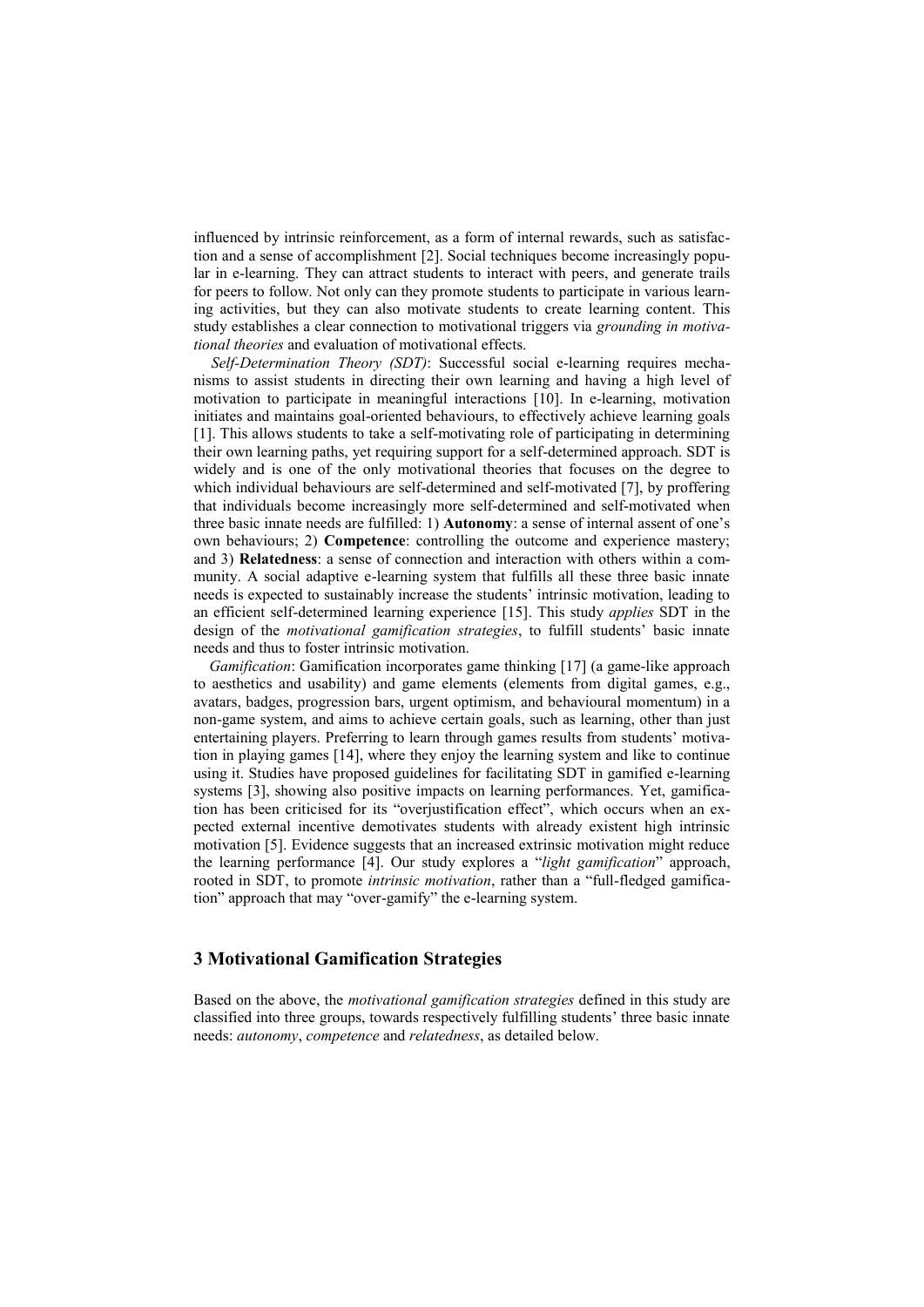*To fulfill the Autonomy Need*. Experiencing *autonomy* means feeling in charge of one's behaviour. We suggest providing meaningful, flexible choices, such as learning goals and paths for achieving them, and learning peers to interact with (via various interaction tools), to continuously balance their curiosity, skills and goals against a finite pool of resources. This way, students can feel their behaviour as based on their own intentions, so that they may adhere to desired behaviours in certain contexts. In addition, to reduce the "overjustification effect" and maintain students' intrinsic motivation, it is important to provide intrinsic choices for voluntary behaviour [5], e.g., between competition and collaboration, as students usually tend to quickly notice the loss of autonomy (being controlled), which can demotivate them. To summarise, a system could implement the following *autonomy-related gamification strategies*: **A1**. A set of learning goals with clear descriptions and multiple paths to achieve each; **A2**. Various interaction tools to complete a task; **A3**. Clear, immediate and positive feedback for learning activities; **A4**. Meaningful options with consequences; **A5**. Customizable learning context that can be adjusted by students themselves.

 *To fulfill the Competence Need*. Experiencing *competence* means a feeling of achieving mastery of skills and confidence in the current context, where cognition and expectations are consistent with system responses, to obtain further skills and confidence with relative ease. We suggest to provide direct and positive feedback, optimal challenges and freedom of demeaning evaluations. When experiencing enjoyment, students may become so intrinsically motivated that they not even realise completing a complicated task, or achieving a difficult learning goal [5]. We thus suggest offering interesting challenges combining clear rules and goals. We further suggest to "chunk" a learning goal into small and achievable pieces, and gradually increase the difficulty during the learning process, so that students are aware of every 'instant' achievement, feel the increase of skills, and make decisions accordingly and frequently. To summarise, a system could implement the following *competence-related gamification strategies*: **C1**. Reasonable small chunks of learning goals with increasing difficulty; **C2**. Tasks with pleasantly surprising positive feedback; **C3**. Multiple choices for advancing or retracing through the learning paths; **C4**. Frequent decision-making, to keep the learning process moving forward; **C5**. Enjoyable and fun learning activities.

 *To fulfill the Relatedness Need*. Experiencing *relatedness* means feeling connected to peers, belonging to communities, and contributing to things 'greater' than oneself. A lower feeling of *relatedness* can reduce the students' motivation to interact with the system, which in turn may affect the satisfaction related to the other two basic innate needs, i.e., *autonomy* and *competence* [16]. *Relatedness* can be supported by various social interactions, such as tagging, rating, commenting and sharing with a learning community; additionally, the visualisation of social status and reputation, via levels, badges and leaderboards, helps situating students within a meaningful community, with similar interests and preferences [10]. With *relatedness* feelings, we suggest that even if other rewards may be boring or meaningless for them, students may still retain motivation, if they enjoy the community. To summarise, a system could implement the following *relatedness gamification strategies*: **R1**. Opportunities to discover and join learning communities; **R2**. Connections of interest and goals between students and communities; **R3**. Various tools for interaction, collaboration, discussion and mutual assistance; **R4**. Visualisations of social status, reputation and contribution; **R5**. Supporting the display of appreciation to/of others (such as "like").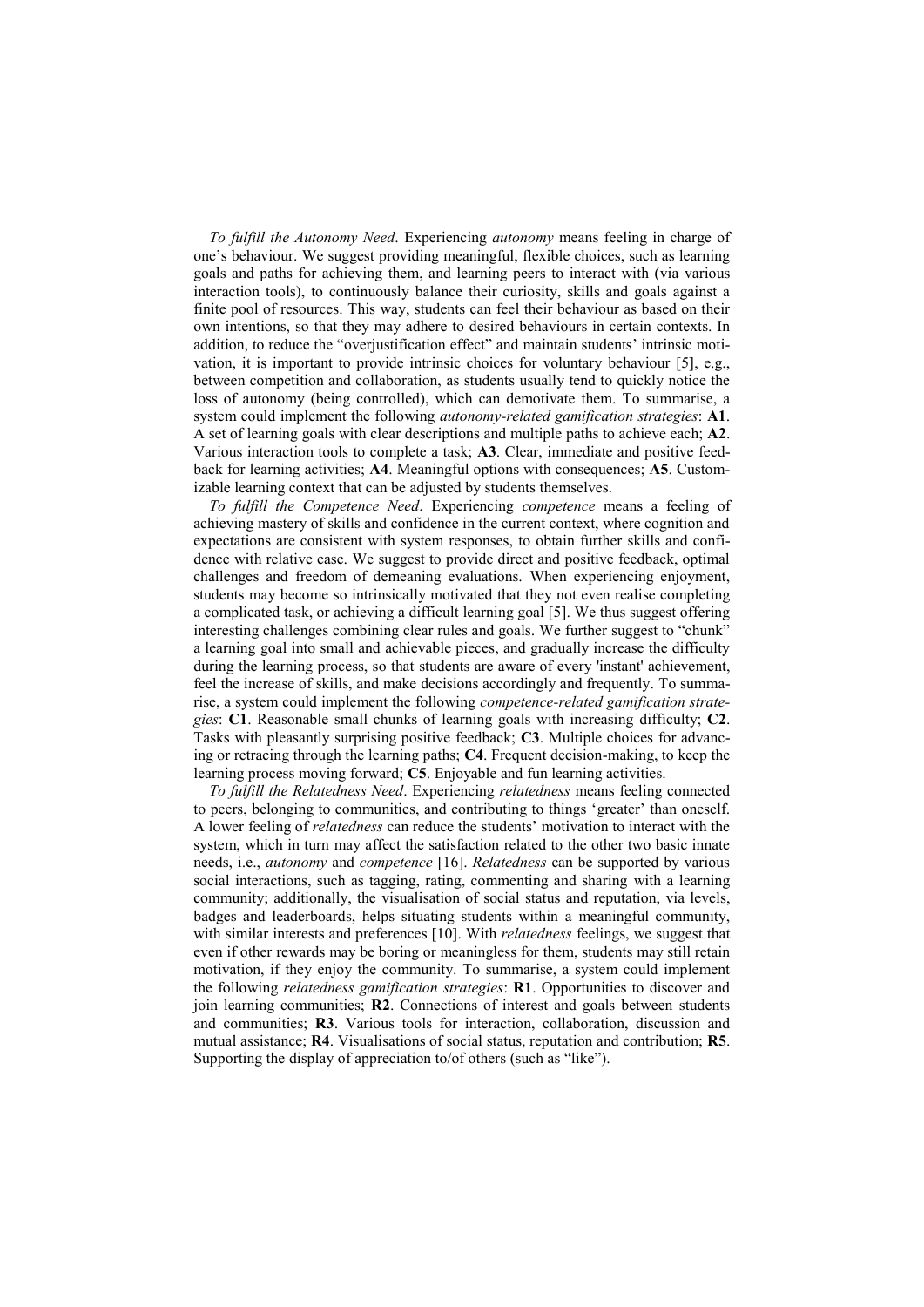#### **4 Implementation**

The proposed *motivational gamification strategies* were applied to implement Topolor 2 [11], a social adaptive e-learning system, which overhauls the previous version [9] with new *motivational gamification features*. This section maps each *motivational gamification strategy* onto concrete *motivational gamification features*, as described below (more details on Topolor 2 and its other features can be found in [11]). As explained, each strategy is supported by a wealth of different features.

 *Structured and Chunked Goals with Increasing Challenges*. In Topolor 2, a *course* is composed of structured *topics*, so students have various "layers" of goals, with a learning path that can be accessed in different ways (**A1**). They have a *long-term goal* to complete the *course*, a *medium-term goal* to finish each *topic*, and a *short-term goal* to achieve each *objective*. Topics have reasonably short descriptions, although more resources of various sizes can be added to them (**C1**). They (normally) cannot jump goal layers, but they can decide which unlocked topic to learn next, or even access locked topics (**A5)**, as many times as they wish (**C3**). Besides, a higher-level goal is usually more difficult and complicated (**C1**), so students can incrementally master new skills, and practice before they demonstrate mastery.

 *Immediate and Positive Feedback with Guidance for the Next Step*. Topolor 2 provides clear, immediate and positive feedback for learning activities, to fulfill the need for *autonomy* and *competence*. For example, after finishing the pre-test of a course, Topolor 2 shows "congratulations" and encourages students to start the course (**A3** & **C2**) and offers thus the opportunity to join its learning community (**R1**). When a student shares a new post, such as an image or video, a reminder shows the number of the new post(s), similar to twitter.com, so that the student can click on it to update the post list (**A3** & **C4**). Students need to continuously decide what to study next, and they can use various mechanisms to do that - e.g., learning path, filters of resources, etc. (**C4**). After submitting a test, Topolor 2 immediately shows the result and recommends the topics that the student may need to review (**A3** & **A4**).

 *Visualisation of Social Status, Comparisons, and Learning Progress*. Topolor 2 supports various visualisations of individuals and communities for students to feel *competent* and *related*. For example, the comparison of performance and contribution potentially encourage students to contribute more to the learning community (**C5**, **R2** and **R3**), as seeing each other's status may simulate imitation and competition. Students can also "like" an image, a video, etc. shared by others (**C3**, **R3** and **R4**).

#### **5 Evaluation**

Two studies were conducted during two real-life university courses using Topolor 2 in two countries, with students of MSc and BSC levels. In the first course, "Dynamic Web-Based Systems", 15 MSc students took part. They were learning the topic "Collaborative Filtering", at the University of Warwick, UK, in 2013. The study included two time-controlled one-hour learning session (students sat in a classroom) and a nontime-controlled learning session (students accessed Topolor 2 at their preferred time and location). Ten completed the optional online survey, after the learning sessions.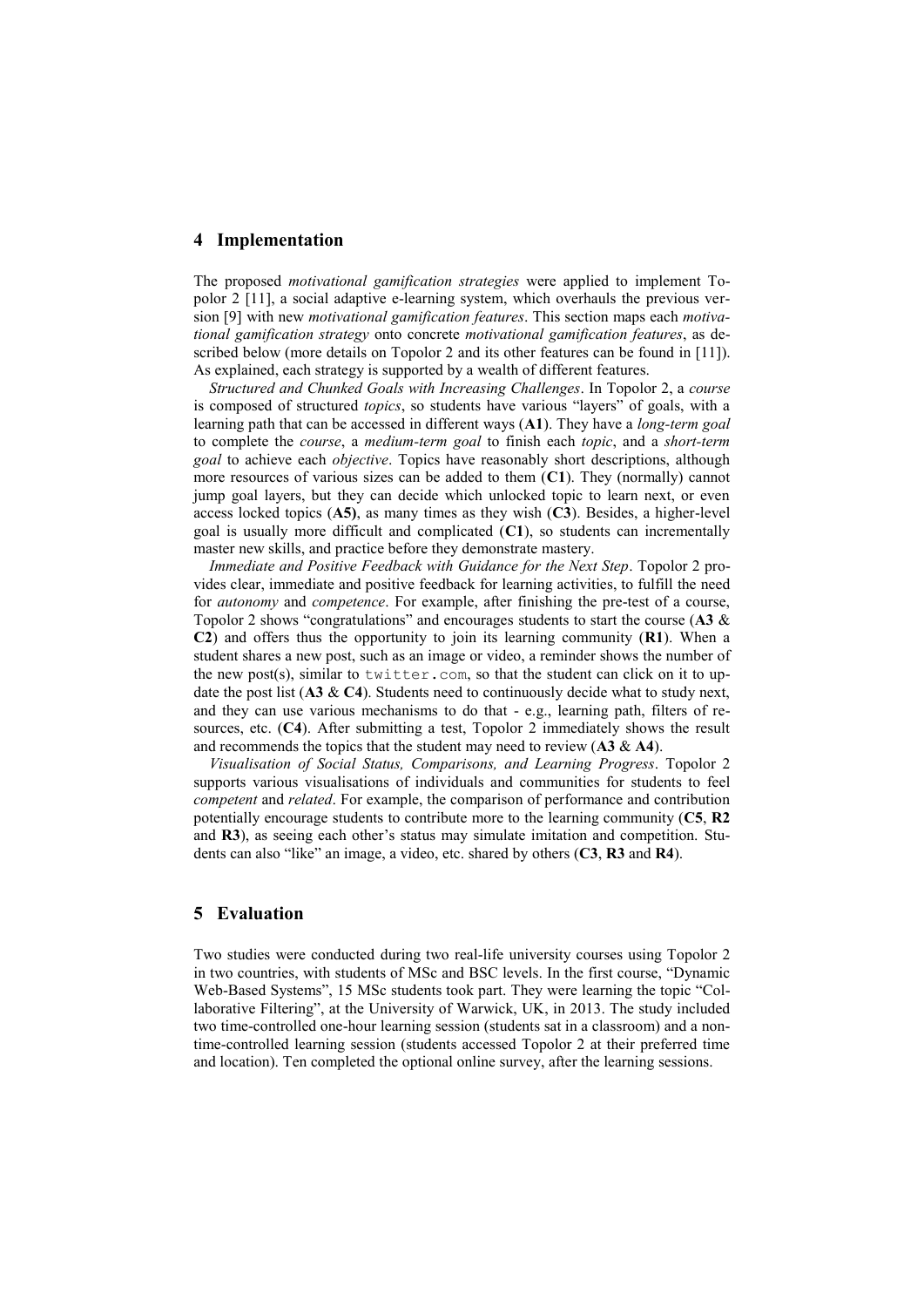A second course on "Management" was run in 2014 with 20 BSc students, learning the topic of "Control", in the Sarajevo School of Science and Technology, Bosnia and Herzegovina. One online session took one and half hours. Then students further used Topolor 2 to revise the covered materials, for two weeks. After that, the students were asked to complete an optional online survey. Fifteen completed the survey.

The *Perceived Motivation Questionnaire* developed in [10] was adopted, targeting SDT's three basic innate needs: *autonomy*, *competence* and *relatedness*. It contained 12 statements on a five-point Likert scale  $(-2)$ : strongly disagree  $\sim 2$ : strongly agree). Table 1 shows the statements and scores from the questionnaire. *Cronbach's*  $\alpha$  of the scores is 0.81, indicating a reliable internal consistency. The *means*  $(\mu)$  range between 0.52 and 1.36, and the *standard deviations*  $(\sigma)$  of the results are between 0.49 and 0.78. All the *means* are greater than 0 (the neutral response; overall  $\mu$ = 0.88; overall  $\sigma$ = 0.60), suggesting that the proposed *motivational gamification strategies* can provide a positive to high level of perceived motivation amongst students.

**Table 1.** Statement and score of the *Perceived Motivation* questionnaire

| #              | <b>Statement</b>                                          | μ                 | $\sigma$    | Category        |
|----------------|-----------------------------------------------------------|-------------------|-------------|-----------------|
| 1              | I felt in control of my learning process.                 | 0.60              | 0.50        |                 |
| $\overline{2}$ | I felt interested in using Topolor.                       |                   | $0.76$ 0.60 | Autonomy        |
| 3              | I felt confident to use Topolor.                          | 1.12 0.78         |             | $\mu$ : 0.89    |
| 4              | I felt my learning experience was personalised.           |                   | 1.08 0.70   | $\sigma$ : 0.65 |
| 5              | I felt having fun when using Topolor.                     | 0.80              | 0.65        |                 |
| 6              | I felt I only needed a few steps to complete tasks.       |                   | 0.64 0.57   | Competence      |
| 7              | It was easy to understand why I received recommendations. | 1.36 0.49         |             | $\mu: 0.99$     |
| 8              | It was easy to find the content I need.                   | 1.16 0.55         |             | $\sigma$ : 0.57 |
| 9              | It was easy to share content with peers.                  | $0.52 \quad 0.51$ |             |                 |
| 10             | It was easy to access shared resources from peers.        | $0.76$ 0.60       |             | Relatedness     |
| 11             | It was easy to tell peers what I like/dislike.            |                   | $0.80$ 0.65 | $\mu$ : 0.77    |
| 12             | It was easy to discuss with peers.                        | 1.00              | 0.58        | $\sigma$ : 0.86 |

Among the statements, statement 7 obtained the highest score ( $\mu$ =1.36,  $\sigma$ =0.49). This is not surprising, as Topolor 2 explains each recommendation. For example, in the course structure view (learning path recommendation; not shown here due to lack of space), icons explain if a topic has been learnt, and if the student is eligible to learn it. Statement 8 received the second highest score ( $\mu$ =1.16,  $\sigma$ =0.55). This can be due to the new filtering tool implemented in Topolor 2. Statement 3 gained the third highest score  $(\mu=1.12)$ . This further supports the *autonomy* goal.

Overall, as seen in Table 1, all motivational goals are achieved. The *competence* goal is supported by the features the most, and the *relatedness* goal the least (with statement 9 receiving the lowest score). The latter is possibly due to the fact that most students preferring to be "consumers" and not "producers" (a situation often observed in social media: about 80% are "readers" or "consumers" and the rest "authors" or "producers"). Yet, the content sharing issue may need further investigation.

Additionally, the SUS (System Usability Scale) score for Topolor 2 is 76.1 out of 100 ( $\sigma$ =12.36, *Cronbach's*  $\alpha$ =0.98), suggesting a high usability of the system. This indicates the applicability of the proposed *motivational gamification strategies*.